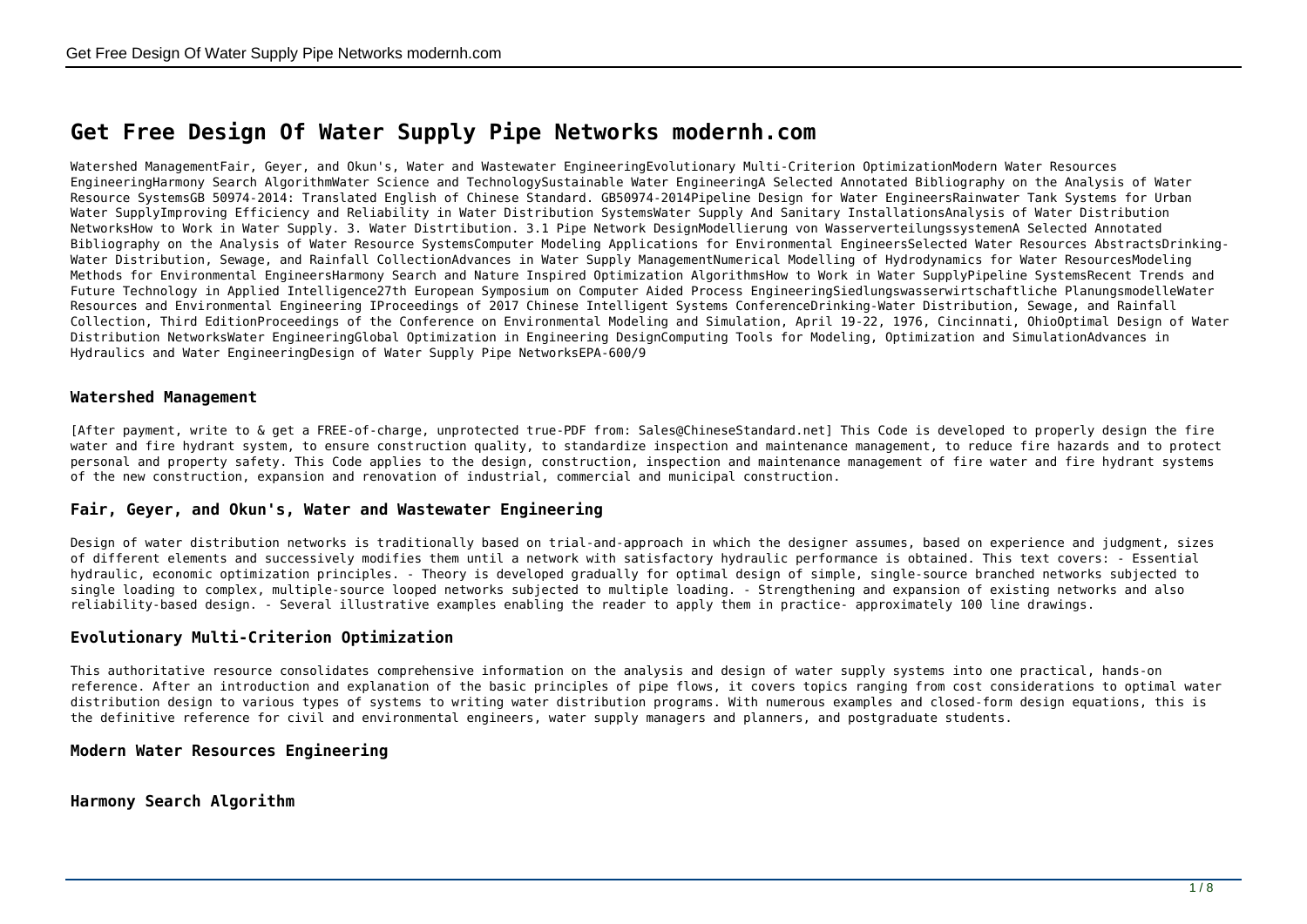The book is a compilation of the papers presented in the International Conference on Emerging Trends in Water Resources and Environmental Engineering (ETWREE 2017). The high quality papers are written by research scholars and academicians of prestigious institutes across India. The book discusses the challenges of water management due to misuse or abuse of water resources and the ever mounting challenges on use, reuse and conservation of water. It also discusses issues of water resources such as water quantity, quality, management and planning for the benefits of water resource scientists, faculties, policy makers, stake holders working in the water resources planning and management. The research content discussed in the book will be helpful for engineers to solve practical day to day problems related to water and environmental engineering.

# **Water Science and Technology**

This is the first and only book to provide fundamental coverage of computer programs as they are used to evaluate and design environmental control systems. Computer programs are used at every level in every discipline of environmental science, and Modeling Methods for Environmental Engineers covers all of them. In addition, basic concepts related to environmental design and engineering are covered, expanding the usefulness of this book by providing introductory and fundamental materials required by those who wish to understand and employ the powerful computer programs available. An excellent reference for practitioners and students alike, this unique book:

## **Sustainable Water Engineering**

#### **A Selected Annotated Bibliography on the Analysis of Water Resource Systems**

Dieses Buch wendet sie sich an planende Ingenieure und Praktiker, die eine übersichtliche Darstellung nach bundesdeutschen Vorgaben suchen. Es ist das bisher einzige deutschsprachige Werk zur Modellierung von Wasserverteilungssystemen und konzentriert sich entsprechend auf die in Deutschland geltenden allgemein anerkannten Regeln der Technik (aaRT). Behandelt sind die Aspekte der Rohrnetzmodellierung für Druck- sowie Durchflussverhältnisse und es bietet einen softwareunabhängigen Einstieg. Die kompakte Darstellung verzichtet bewusst auf die ausführliche Behandlung der mathematischen Ansätze und konzentriert sich stattdessen auf die Grundlagen der Systemkomponenten, auf die erforderlichen Daten, deren Umsetzung im Modell, die Modellkalibrierung und die Rohrnetzanalyse.

# **GB 50974-2014: Translated English of Chinese Standard. GB50974-2014**

### **Pipeline Design for Water Engineers**

Rainwater tank systems have been widely adopted across the world to provide a safe local source of water in underdeveloped rural areas, a substitution for mains water for non potable end uses in water stressed urban areas, as well as providing flooding control in monsoonal climates such as Korea, or combined sewer systems such as Germany. The importance of these systems in cities has grown, as water managers seek to provide a range of decentralised solutions to supply constraints of current water supply systems, whilst reducing the impact of urban development on the natural environment, and increasing resilience to the impacts of climate change. Rainwater tank systems are now often implemented under integrated urban water management (IUWM) and water sensitive urban design (WSUD) philosophies, which take a holistic view of the urban water cycle. Rainwater Tank Systems for Urban Water Supply is based on a comprehensive, multi-million dollar research program that was undertaken in South East Queensland (SEQ) Australia in response to the Millennium drought when the water supply level in the regions drinking water dams dropped to 17% in July 2007 and the area came close to running out of water. In particular, the book provides insights and detailed analysis of design, modelling, implementation, operation, energy usage, economics, management, health risk, social perceptions and implications for water quality/quantity of roof water runoff. The approaches and methodologies included in Rainwater Tank Systems for Urban Water Supply inform and validate research programs, and provide insights on the expected performance and potential pitfalls of the adoption of rainwater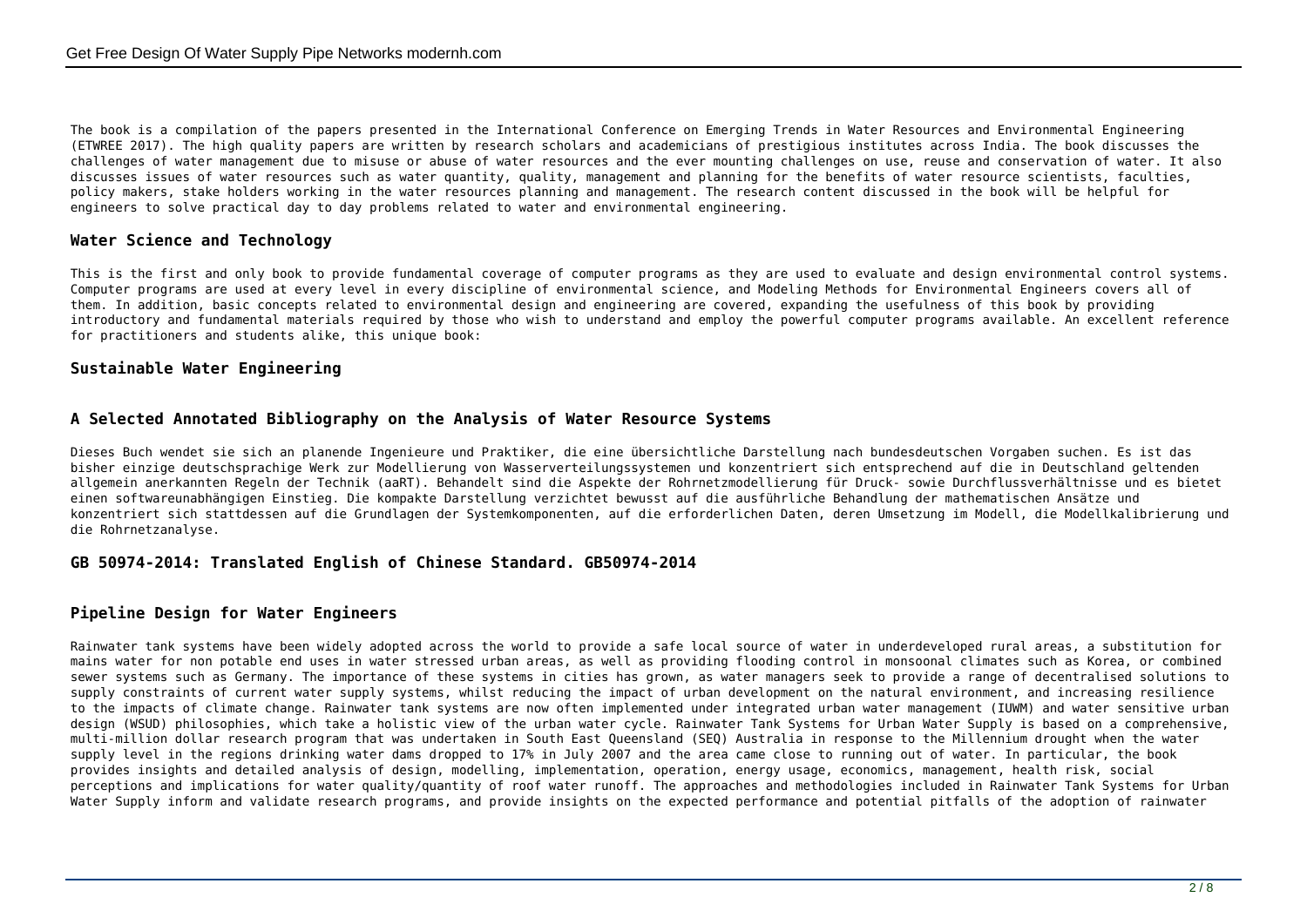tanks systems including: actual harvested yield and resulting mains water savings, optimal sizing for rainwater storages and roof collection systems, expected water quality and implications for managing public health risks, modelling tools available for decision support, operation and management approaches of a decentralised asset at the household scale and community acceptance. The book is suitable for use at undergraduate and post graduate levels and is of particular interest to water professionals across the globe, who are involved in the strategic water planning for a town, city or a region. It is a valuable resource for developers, civil designers, water planners, architects and plumbers seeking to implement sustainable water servicing approaches for residential, industrial and commercial developments.

## **Rainwater Tank Systems for Urban Water Supply**

## **Improving Efficiency and Reliability in Water Distribution Systems**

This book presents selected research papers from CISC'17, held in MudanJiang, China. The topics covered include Multi-agent system, Evolutionary Computation, Artificial Intelligence, Complex systems, Computation intelligence and soft computing, Intelligent control, Advanced control technology, Robotics and applications, Intelligent information processing, Iterative learning control, Machine Learning, and etc. Engineers and researchers from academia, industry, and government can gain valuable insights into solutions combining ideas from multiple disciplines in the field of intelligent systems.

## **Water Supply And Sanitary Installations**

#### **Analysis of Water Distribution Networks**

The Book Deals With Some Of The Elementary Aspects That We Regularly Come Across In Water Supply And Sanitary Installations. An Attempt Has Been Made To Compile Information On The Design, Construction And Maintenance Aspects Of The Subject. Some New Topics Related To This Area Have Been Added In Its Present Edition To Make The Book More Exhaustive And Comprehensive. The Book Will Be Useful For Teachers, Students And Professionals Dealing In Architecture, Building Construction, Design And Maintenance Of Services.

#### **How to Work in Water Supply. 3. Water Distrtibution. 3.1 Pipe Network Design**

This book contains the lectures given in the International Course "Improving efficiency and reliability in water supply systems", hosted and sponsored by the Menendez Pelayo International University (U.I.M.P.) and co-sponsored by Aguas de Valencia, the British Council and the EC Cornett and Erasmus programmes. The short course took place in Valencia (Spain) in November 1994, with an attendance of more than one hundred delegates. We must not only acknowedge and thank Dr. Joaquin Azagra, as UIMP Director, but also his collaborators D. Luis Moreno and Lidia Lopez for their support in the preparation of the Course and during the course taking place. UIMP sponsorship allowed us to assemble in Valencia an eminent cadre of lecturers coming from all over the world, that covered in an ordered and precise fashion some of the more relevant aspects on efficiency and reliability in water supply systems. We are very thankful to all these leading lecturers for their invaluable cooperation. The publication of this book and the Spanish edition as well, have been made possible thanks to the sponsorship of both Polytechnic University of Valencia througout its Chancellor, Justo Nieto, and Aguas de Valencia throughout its General Director Alvaro Aguirre. We must also thank Kluwer Academic Publishers and especially their Publisher Petra van Steenbergen for her assistance, careful presentation and production of the book.

#### **Modellierung von Wasserverteilungssystemen**

Mathematical Programming has been of significant interest and relevance in engineering, an area that is very rich in challenging optimization problems. In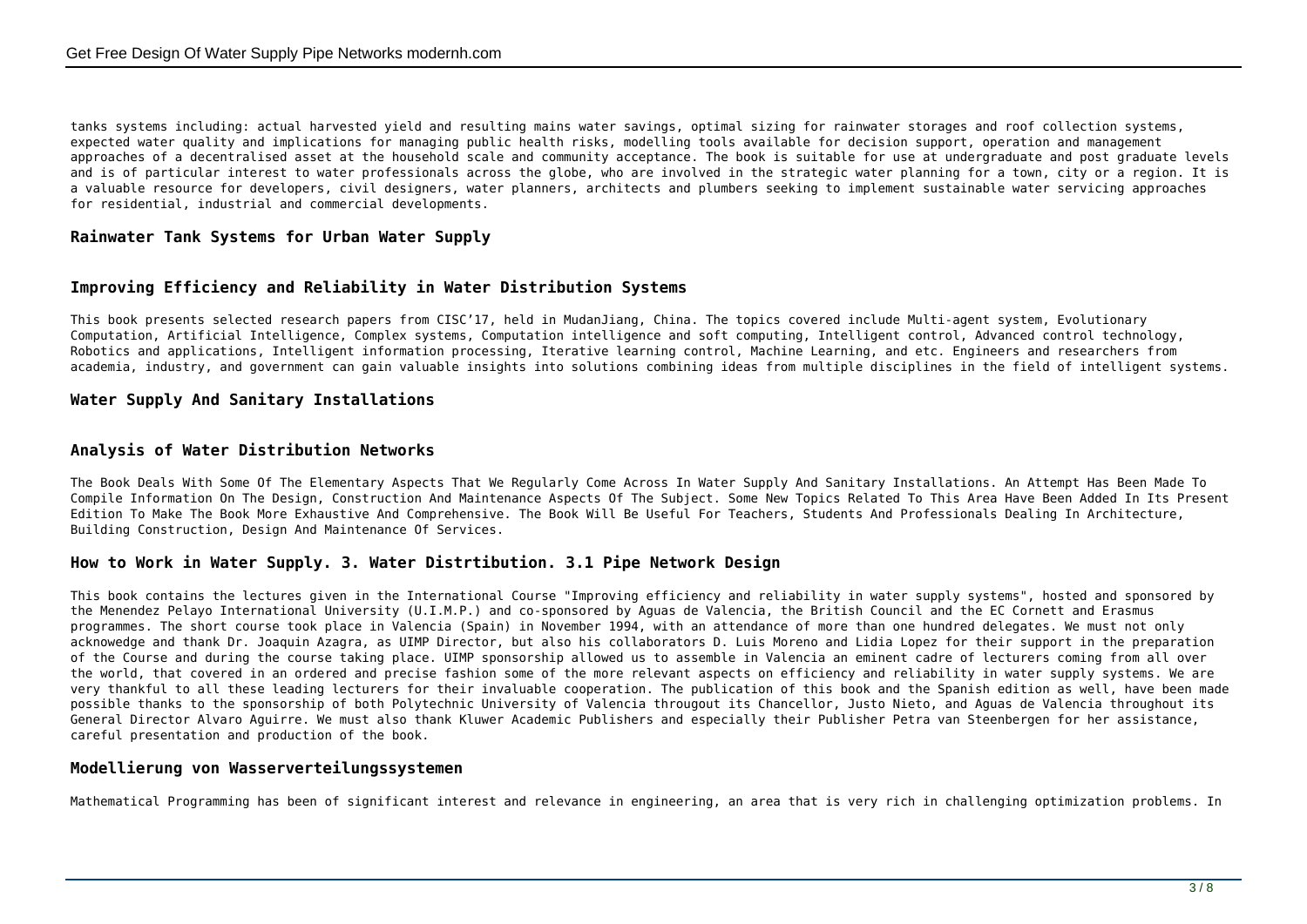particular, many design and operational problems give rise to nonlinear and mixed-integer nonlinear optimization problems whose modeling and solu tion is often nontrivial. Furthermore, with the increased computational power and development of advanced analysis (e. g. , process simulators, finite element packages) and modeling systems (e. g. , GAMS, AMPL, SPEEDUP, ASCEND, gPROMS), the size and complexity of engineering optimization models is rapidly increasing. While the application of efficient local solvers (nonlinear program ming algorithms) has become widespread, a major limitation is that there is often no guarantee that the solutions that are generated correspond to global optima. In some cases finding a local solution might be adequate, but in others it might mean incurring a significant cost penalty, or even worse, getting an incorrect solution to a physical problem. Thus, the need for finding global optima in engineering is a very real one. It is the purpose of this monograph to present recent developments of tech niques and applications of deterministic approaches to global optimization in engineering. The present monograph is heavily represented by chemical engi neers; and to a large extent this is no accident. The reason is that mathematical programming is an active and vibrant area of research in chemical engineering. This trend has existed for about 15 years.

# **A Selected Annotated Bibliography on the Analysis of Water Resource Systems**

## **Computer Modeling Applications for Environmental Engineers**

Sustainable Water Engineering introduces the latest thinking from academic, stakeholder and practitioner perspectives who address challenges around flooding, water quality issues, water supply, environmental quality and the future for sustainable water engineering. In addition, the book addresses historical legacies, strategies at multiple scales, governance and policy. Offers well-structured content that is strategic in its approach Covers up-todate issues and examples from both developed and developing nations Include the latest research in the field that is ideal for undergraduates and postgraduate researchers Presents real world applications, showing how engineers, environmental consultancies and international institutions can use the concepts and strategies

# **Selected Water Resources Abstracts**

27th European Symposium on Computer Aided Process Engineering, Volume 40 contains the papers presented at the 27th European Society of Computer-Aided Process Engineering (ESCAPE) event held in Barcelona, October 1-5, 2017. It is a valuable resource for chemical engineers, chemical process engineers, researchers in industry and academia, students, and consultants for chemical industries. Presents findings and discussions from the 27th European Society of Computer-Aided Process Engineering (ESCAPE) event

# **Drinking-Water Distribution, Sewage, and Rainfall Collection**

The Harmony Search Algorithm (HSA) is one of the most well-known techniques in the field of soft computing, an important paradigm in the science and engineering community. This volume, the proceedings of the 2nd International Conference on Harmony Search Algorithm 2015 (ICHSA 2015), brings together contributions describing the latest developments in the field of soft computing with a special focus on HSA techniques. It includes coverage of new methods that have potentially immense application in various fields. Contributed articles cover aspects of the following topics related to the Harmony Search Algorithm: analytical studies; improved, hybrid and multi-objective variants; parameter tuning; and large-scale applications. The book also contains papers discussing recent advances on the following topics: genetic algorithms; evolutionary strategies; the firefly algorithm and cuckoo search; particle swarm optimization and ant colony optimization; simulated annealing; and local search techniques. This book offers a valuable snapshot of the current status of the Harmony Search Algorithm and related techniques, and will be a useful reference for practising researchers and advanced students in computer science and engineering.

#### **Advances in Water Supply Management**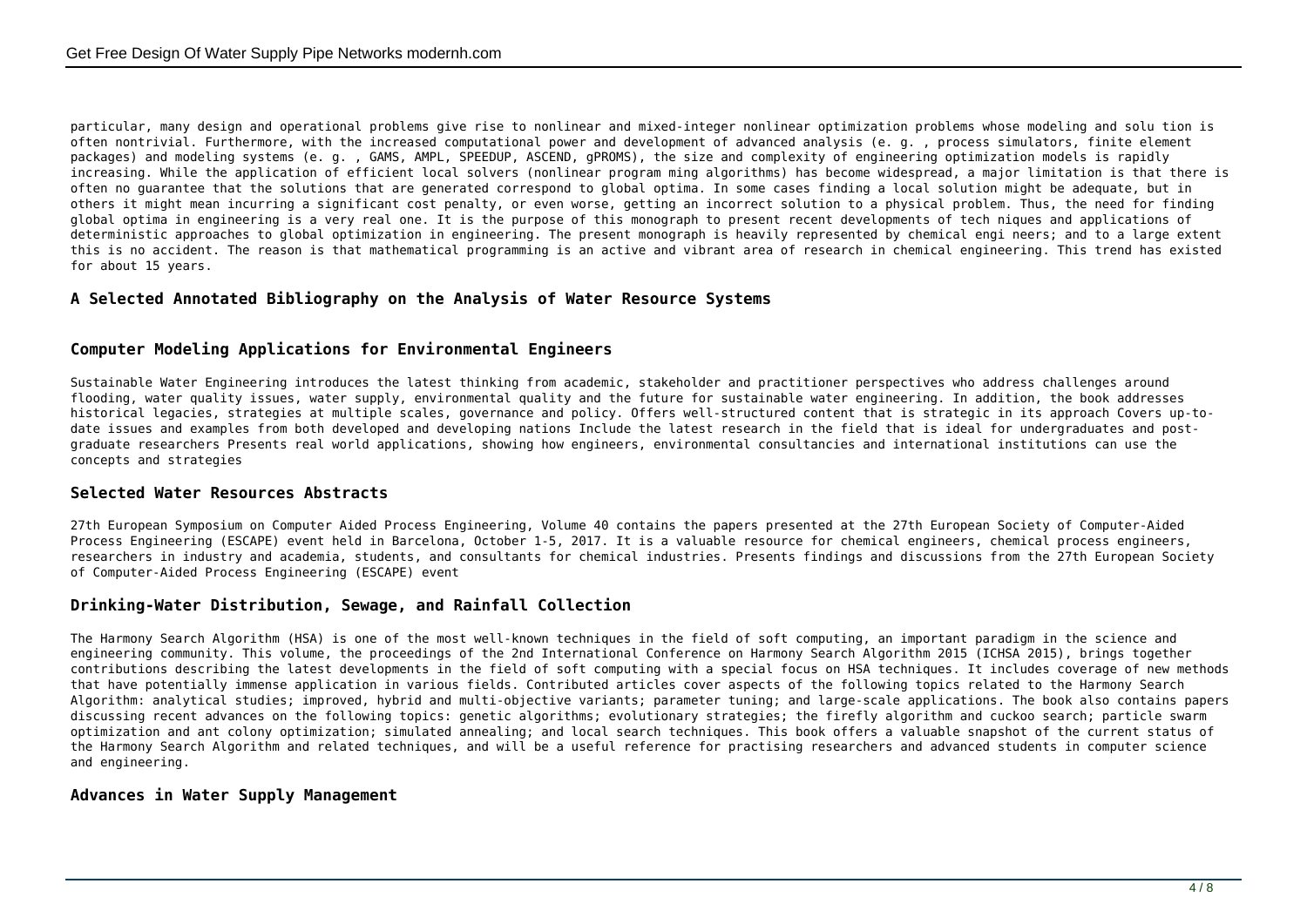## **Numerical Modelling of Hydrodynamics for Water Resources**

This conference provides a forum for exchange of technical and operational information across a wide range of pipeline activities. Various supply and distribution industries, and their service organisations, have traditionally approached pipeline systems from many different perspec tives. The organisers believe that significant benefits can be gained by enabling representatives from the oil, gas, water, chemical, power and related industries to present their latest ideas and methods. An awareness of these alternative methodologies and technologies should result in a more unified and coherent approach to each individual type of pipeline system. The overall theme of the conference is the optimisation of pipeline systems, through design analysis, component specification, operational strategies and performance evaluation, in order to minimise both risk and the lifetime cost of ownership. Wherever possible emphasis is given to important developing technologies with special consideration to use of computational equipment and methods. SYSTEMS APPROACH For the major activities of design, operation and performance; pipeline systems can be conveniently classified in terms of the systetV: components, constraints and objectives. These are described using fluid terminology, to suit' the majority of conference participants, as given below: Components consist of pumps and valves (controls), pipe networks (transmission and distribu tion), reservoirs (storage) and consumer demands (disturbances). The arrangement of these components, to form the system, must take into account the conflicting requirements of structural, hydraulic, and cost, performance.

#### **Modeling Methods for Environmental Engineers**

Overland flow modelling has been an active field of research for some years, but developments in numerical methods and computational resources have recently accelerated progress, producing models for different geometries and types of flows, such as simulations of canal and river networks. Flow in canals has traditionally been described using one-dimensional, depth-averaged, shallow water models; but a variety of simulation techniques now facilitate the management of hydrodynamic systems, providing models which incorporate complex geometry and diverse flows. Much effort has gone into elaborating canal operational rules based on decision support systems, with the dual aim of assuring water delivery and meeting flow control constraints. In natural water courses, water management problems are associated with the need to meet quality standards. Numerical modelling of advection-diffusion can be used to manage problems related to the movement of solutes in rivers and aquifers. The analysis of solute transport is used to safeguard the quality of surface and ground water and to help prevent eutrophication. Solute flow through the soil can be dynamically linked to overland flow for hydrological and agricultural applications. Advances in modelling also cast new light on sediment transport in rivers, exploring the complex dynamics of river bed erosion and deposition and assist in thee analysis of river-reservoir systems. All these issues are discussed in Numerical Modelling of Hydrodynamics for Water Resources, which will be useful to civil engineers, applied mathematicians, hydrologists, and physicists.

#### **Harmony Search and Nature Inspired Optimization Algorithms**

Water has become one of the most important issues of our time intertwined with global warming and population expansion. The management of water supplies and the conservation of water resources remains one of the most challenging yet exciting issues of our time. Water and wastewater treatment technologies are constantly evolving creating an increasingly sustainable industry that is one of the world's largest and most interdisciplinary sectors, employing chemists, microbiologists, botanists, zoologists as well as engineers, computer specialists and a range of different management professionals. This accessible student textbook introduces the reader to the key concepts of water science and technology by explaining the fundamentals of hydrobiology, aquatic ecosystems, water treatment and supply, wastewater treatment and integrated catchment management. This fourth edition is extensively changed throughout, with new coverage of the effects of climate change, environmental assessment, sustainability and the threat to biodiversity. The text serves as a primer for both undergraduate and graduate students in either science or engineering who have an interested in freshwater biology/hydrobiology or environmental engineering. It is also useful as a unified transitional course for those who want to span the traditional areas of engineering, biology, chemistry, microbiology or business. Professionals and consultants will also find the book a useful reference.

#### **How to Work in Water Supply**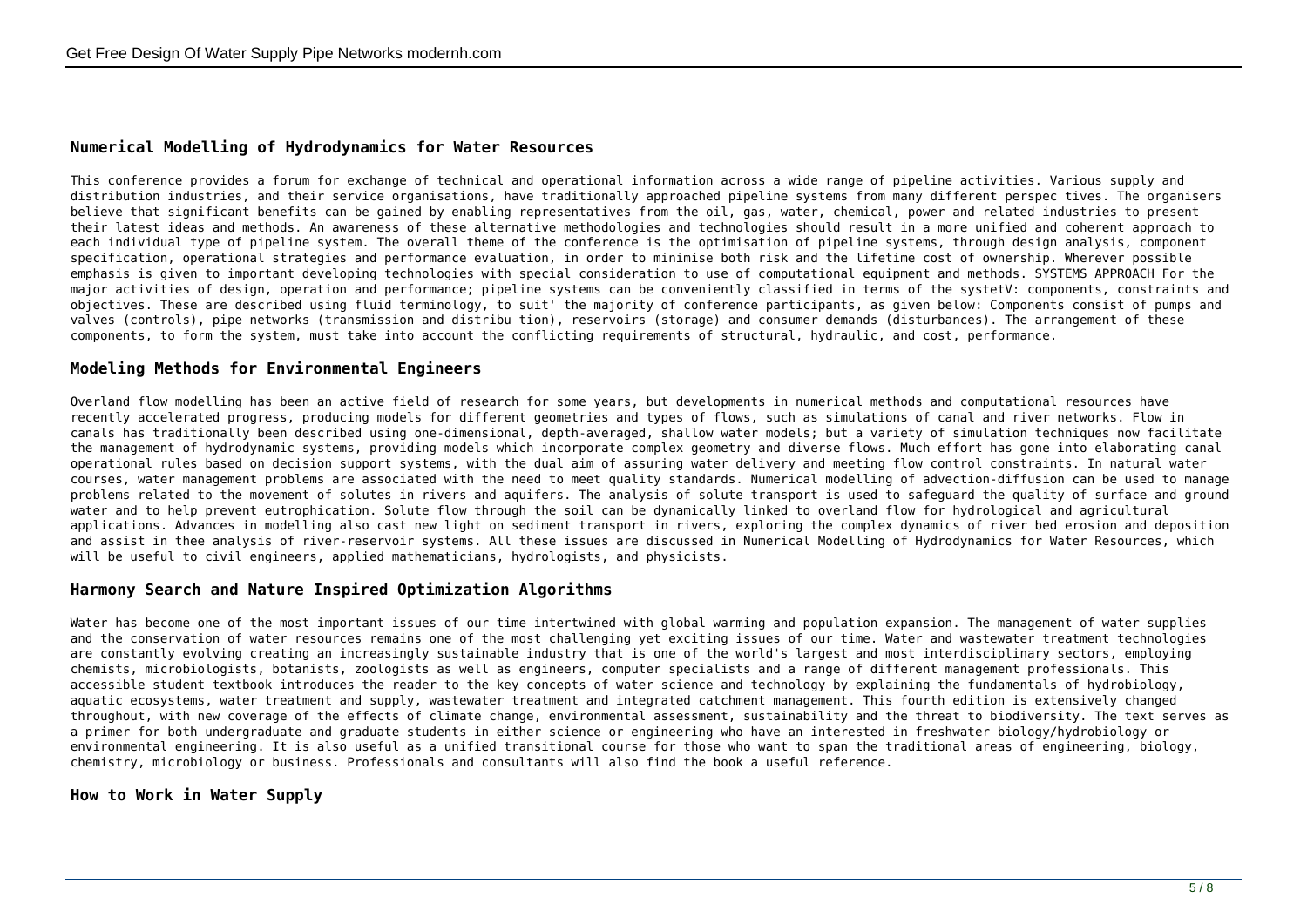The book covers different aspects of real-world applications of optimization algorithms. It provides insights from the Fourth International Conference on Harmony Search, Soft Computing and Applications held at BML Munjal University, Gurgaon, India on February 7–9, 2018. It consists of research articles on novel and newly proposed optimization algorithms; the theoretical study of nature-inspired optimization algorithms; numerically established results of nature-inspired optimization algorithms; and real-world applications of optimization algorithms and synthetic benchmarking of optimization algorithms.

# **Pipeline Systems**

Analysis of a Water Distribution Network may be necessary to know its behaviour under normal and deficient conditions and the design of a new network. Various methods such as Hardy Cross, Newton-Raphson, Linear Theory, and Gradient for static and time-dependent (extended period) analyses are described with small illustrative examples. The book also covers analysis considering withdrawal along links, head-dependent and performance-based analyses, calibration of existing networks, water quality modeling, analysis considering uncertainty of parameters, and reliability analysis of water distribution networks. Brief description of available computer softwares is also given.

## **Recent Trends and Future Technology in Applied Intelligence**

## **27th European Symposium on Computer Aided Process Engineering**

## **Siedlungswasserwirtschaftliche Planungsmodelle**

This book constitutes the thoroughly refereed proceedings of the 31st International Conference on Industrial, Engineering and Other Applications of Applied Intelligent Systems, IEA/AIE 2018, held in Montreal, QC, Canada, in June 2018. The 53 full papers and 33 short papers presented were carefully reviewed and selected from 146 submissions. They are organized in the following topical sections: constraint solving and optimization; data mining and knowledge discovery; evolutionary computation; expert systems and robotics; knowledge representation, machine learning; meta-heuristics; multi-agent systems; natural language processing; neural networks; planning, scheduling and spatial reasoning; rough sets, Internet of Things (IoT), ubiquitous computing and big data; data science, privacy, and security; inelligent systems approaches in information extraction; and artificial intelligence, law and justice.

#### **Water Resources and Environmental Engineering I**

This text series of Water and Wastewater Engineering have been written in a time of mounting urbanisation and industrialisation and resulting stress on water and wastewater systems. Clean and ample sources of water for municipal uses are becoming harder to find and more expensive to develop. The text is comprehensive and covers all aspects of water supply, water sources, water distribution, sanitary sewerage and urban stormwater drainage. This wide coverage is helpful to engineers in their every day practice.

## **Proceedings of 2017 Chinese Intelligent Systems Conference**

Computing Tools for Modeling, Optimization and Simulation reflects the need for preserving the marriage between operations research and computing in order to create more efficient and powerful software tools in the years ahead. The 17 papers included in this volume were carefully selected to cover a wide range of topics related to the interface between operations research and computer science. The volume includes the now perennial applications of rnetaheuristics (such as genetic algorithms, scatter search, and tabu search) as well as research on global optimization, knowledge management, software rnaintainability and object-oriented modeling. These topics reflect the complexity and variety of the problems that current and future software tools must be capable of tackling. The OR/CS interface is frequently at the core of successful applications and the development of new methodologies, making the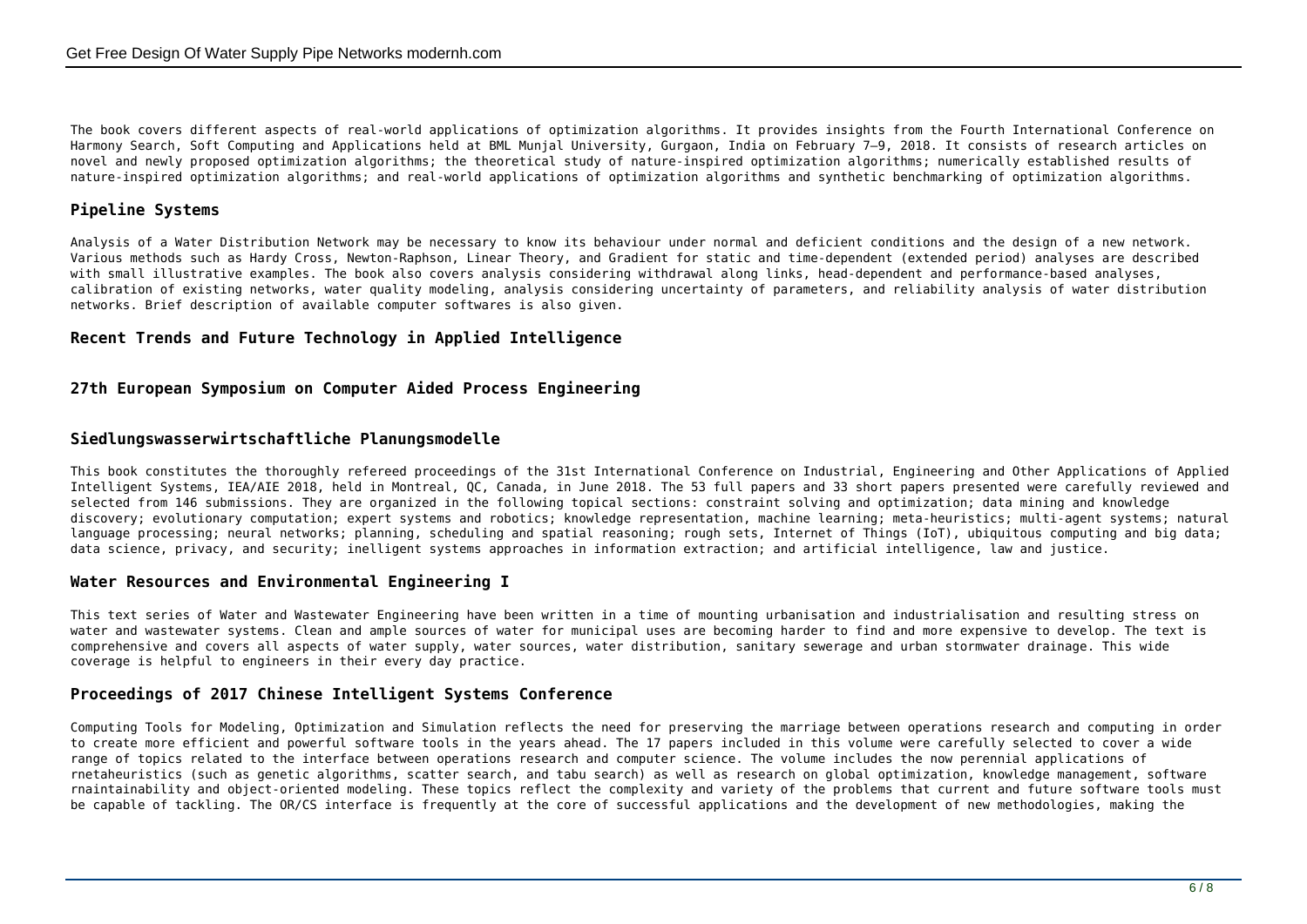research in this book a relevant reference in the future. The editors' goal for this book has been to increase the interest in the interface of computer science and operations research. Both researchers and practitioners will benefit from this book. The tutorial papers may spark the interest of practitioners for developing and applying new techniques to complex problems. In addition, the book includes papers that explore new angles of wellestablished methods for problems in the area of nonlinear optimization and mixed integer programming, which seasoned researchers in these fields may find fascinating.

## **Drinking-Water Distribution, Sewage, and Rainfall Collection, Third Edition**

Computer Modeling Applications for Environmental Engineers in its second edition incorporates changes and introduces new concepts using Visual Basic.NET, a programming language chosen for its ease of comprehensive usage. This book offers a complete understanding of the basic principles of environmental engineering and integrates new sections that address Noise Pollution and Abatement and municipal solid-waste problem solving, financing of waste facilities, and the engineering of treatment methods that address sanitary landfill, biochemical processes, and combustion and energy recovery. Its practical approach serves to aid in the teaching of environmental engineering unit operations and processes design and demonstrates effective problemsolving practices that facilitate self-teaching. A vital reference for students and professional sanitary and environmental engineers this work also serves as a stand-alone problem-solving text with well-defined, real-work examples and explanations.

#### **Proceedings of the Conference on Environmental Modeling and Simulation, April 19-22, 1976, Cincinnati, Ohio**

Drinking Water Distribution, Sewage, and Rainfall Collection (Back cover) Drinking Water Distribution, Sewage, and Rainfall Collection is the first textbook produced in French and English entirely devoted to practical hydraulic problems as they occur in modern cities. It looks at the design and application of equipment for drinking water distribution, runoff and sewage collection. Fundamental hydraulic principles are presented clearly and their application is illustrated in examples representative of real-world situations. Exercises and problems enable students to test their knowledge in each chapter. Specific topics include the measurement of sewage flow, sewage pumping stations, pump selection, inverted siphon, and characteristics of pipes available on the market in a wide variety of materials. The textbook also covers issues such as water hammer and other overpressures, dead and live loads, underground pipe installation, water supply to high rise buildings, the design of sewer and water service connections, water flows and volumes for fire fighting, water intake and intake pipes, fire hydrants, water inlets and valve settings on water networks, sewage outfall, pipe freezing and corrosion, thrust blocks and restrained joints, culverts, etc. One chapter is entirely devoted to waterborne diseases, chemical contaminants and dangerous gases that accumulate in enclosed spaces. Engineers, technicians and scientists can use the textbook to learn the basic requirements for designing and evaluating sanitary storm networks, sewage networks and water distribution networks. François G. Brière is a civil engineer and Professor in the Department of Civil, Geological and Mining Engineering at the École Polytechnique de Montréal. He received his education in Québec and the United States and worked for the Ministère des Affaires municipales et des Régions du Québec (Ministry of municipal and regional affairs of Québec) before entering academia, where he has taught water chemistry, sewage treatment and urban hydraulics for more than 30 years.

#### **Optimal Design of Water Distribution Networks**

Details the design and process of water supply systems, tracingthe progression from source to sink Organized and logical flow, tracing the connections in thewater-supply system from the water's source to its eventualuse Emphasized coverage of water supply infrastructure and thedesign of water treatment processes Inclusion of fundamentals and practical examples so as toconnect theory with the realities of design Provision of useful reference for practicing engineers whorequire a more in-depth coverage, higher level students studyingdrinking water systems as well as students in preparation for theFE/PE examinations Inclusion of examples and homework questions in both SI and USunits

#### **Water Engineering**